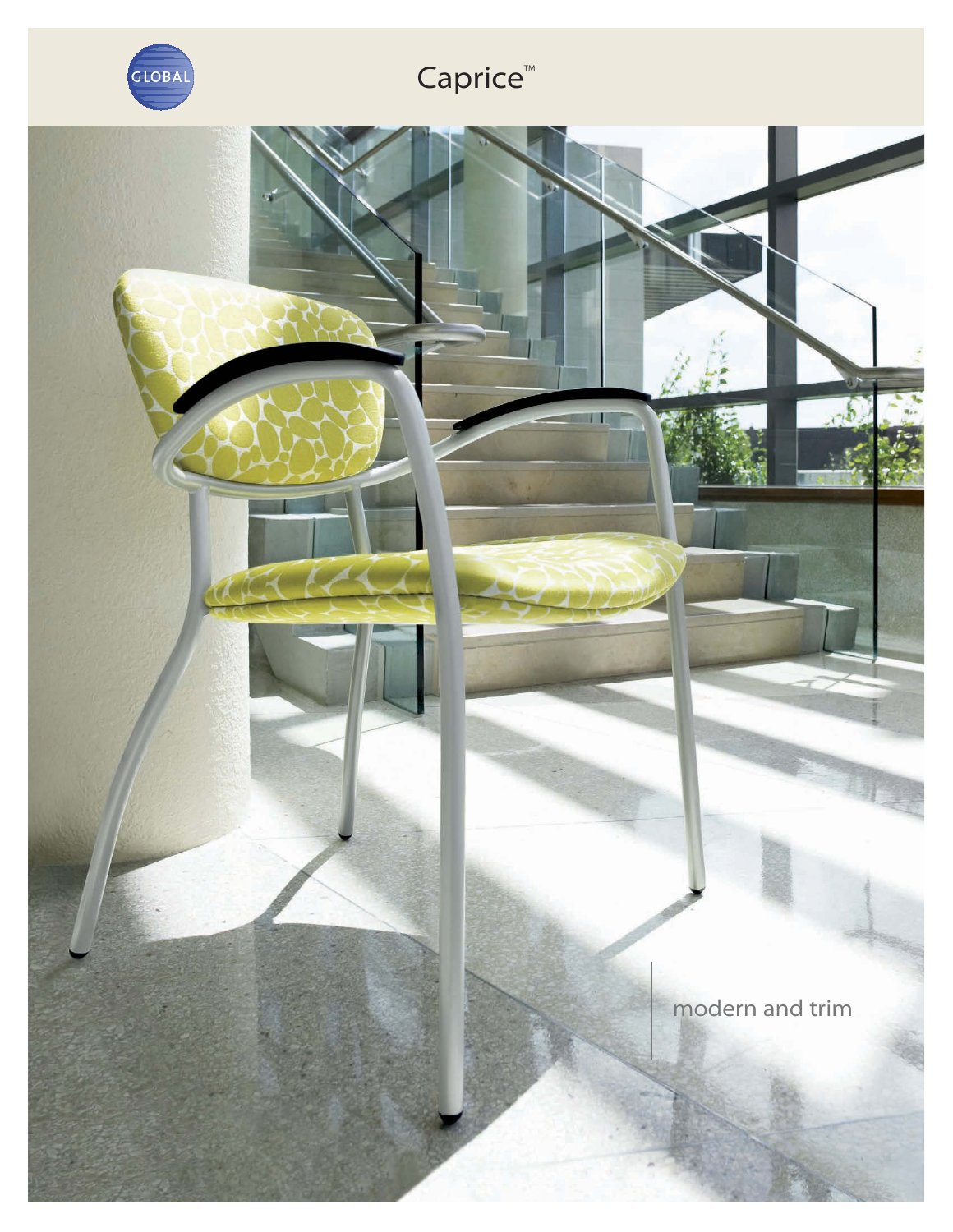## Caprice<sup>™</sup>

CAPRICE is a light scale guest chair. Molded black polypropylene armcaps enhance the comfort and durability of the chair. Seat bottom is finished. Durable black bullet style glide is standard. Steel self-leveling rubber cushioned glide also available as an option. Available in fabric, vinyl and leather.



**3365** Armchair. Shown in Tungsten (TUN) frame.





**3364** Armchair sled base. Shown in Tungsten (TUN) frame.



**3365C** Armchair on casters. Shown in Black (BLK) frame.





Durable Polypropylene Armcaps Finished Seat Bottom Finished Seat Back Bullet Style Glide





**3370** Counter height stool. Shown in Charcoal (CHR) frame. (3369 - Bar height stool also available)



Cover: 3365 shown in Tungsten (TUN) frame, Architex Betsy Dandelion fabric.